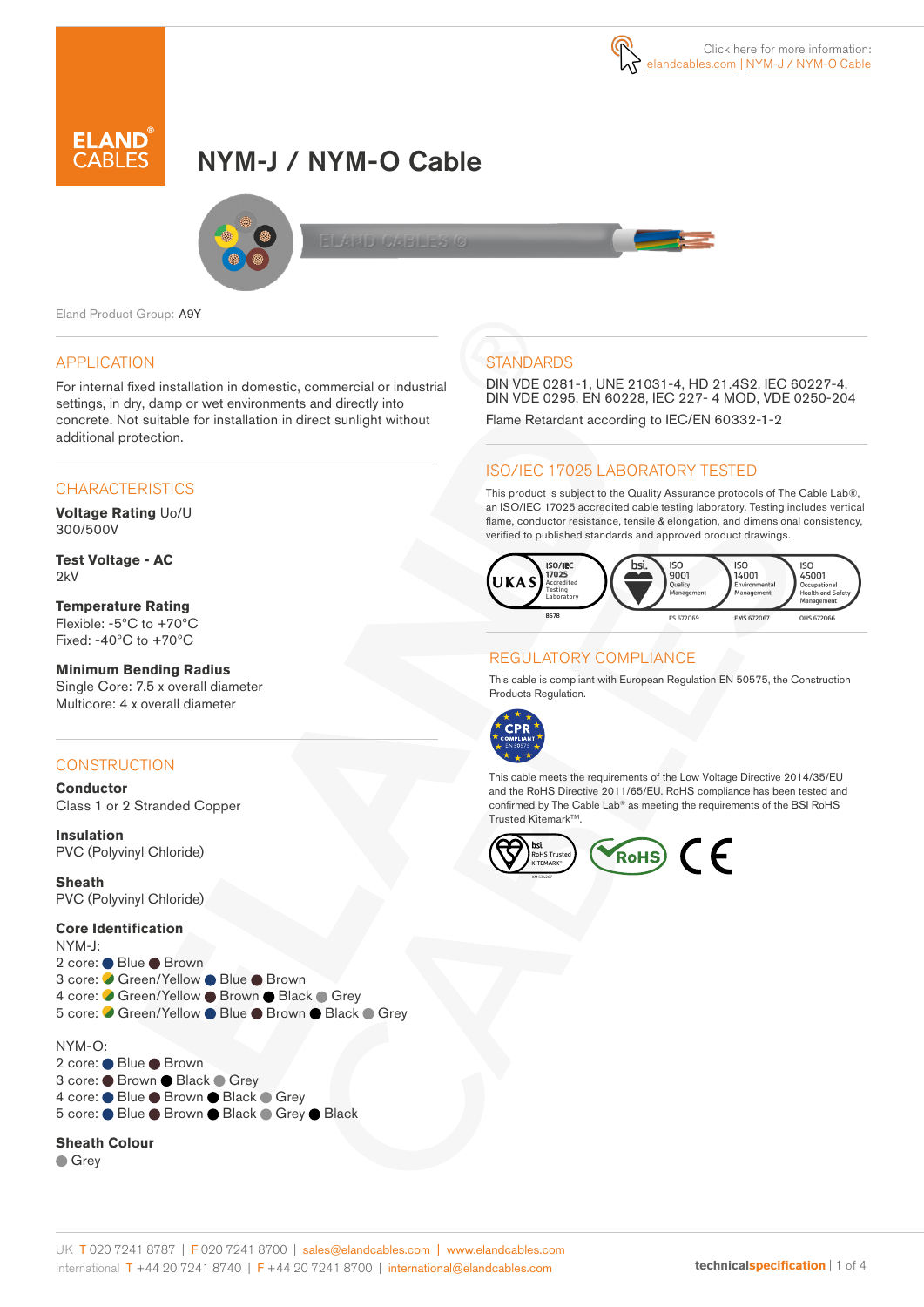

## DIMENSIONS - NYM-J

| ELAND PART NO. | NO. OF<br>CORES           | NOMINAL CROSS<br>SECTIONAL AREA<br>mm <sup>2</sup> | NOMINAL OVERALL DIAMETER<br>mm | <b>NOMINAL</b><br>WEIGHT<br>kg/km |
|----------------|---------------------------|----------------------------------------------------|--------------------------------|-----------------------------------|
| A9Y1015        | $\mathbf{1}$              | 1.5                                                | 5.3                            | 44                                |
| A9Y1025        | $\mathbf{1}$              | 2.5                                                | 5.8                            | 57                                |
| A9Y1040        | $\mathbf{1}$              | $\overline{4}$                                     | $6.5\,$                        | 79                                |
| A9Y1060        | $\mathbf{1}$              | 6                                                  | 7.05                           | 101                               |
| A9Y110         | $\mathbf{1}$              | 10                                                 | 8.2                            | 152                               |
| A9Y116         | $\mathbf{1}$              | 16                                                 | 9.25                           | 213                               |
| A9Y125         | $\overline{1}$            | 25                                                 | 10.95                          | 310                               |
| A9Y135         | $\overline{1}$            | $35\,$                                             | 12                             | 411                               |
| A9Y2015        | $\mathbf{2}$              | 1.5                                                | $8.2\,$                        | 106                               |
| A9Y2025        | $\mathbf{2}$              | 2.5                                                | $9.5\,$                        | 148                               |
| A9Y2040        | $\mathbf{2}$              | 4                                                  | 11.2                           | 215                               |
| A9Y2060        | $\sqrt{2}$                | 6                                                  | 12.3                           | 277                               |
| A9Y210         | $\mathbf{2}$              | 10                                                 | 15                             | 429                               |
| A9Y225         | $\sqrt{2}$                | 25                                                 | 20.5                           | 873                               |
| A9Y3015        | 3                         | 1.5                                                | $8.5\,$                        | 121                               |
| A9Y3025        | 3                         | 2.5                                                | 9.95                           | 174                               |
| A9Y3040        | 3                         | $\overline{4}$                                     | 11.8                           | 258                               |
| A9Y3060        | $\ensuremath{\mathsf{3}}$ | $6\,$                                              | 13                             | 337                               |
| A9Y310         | $\ensuremath{\mathsf{3}}$ | 10                                                 | 15.85                          | 528                               |
| A9Y316         | 3                         | 16                                                 | 18.1                           | 731                               |
| A9Y325         | 3                         | 25                                                 | 22.2                           | 1.115                             |
| A9Y335         | 3                         | 35                                                 | 24.45                          | 1.462                             |
| A9Y4015        | 4                         | 1.5                                                | $9.8\,$                        | 160                               |
| A9Y4025        | 4                         | $2.5\,$                                            | 11.05                          | 218                               |
| A9Y4040        | 4                         | $\overline{4}$                                     | 13.7                           | 341                               |
| A9Y4060        | $\overline{4}$            | $\,6\,$                                            | 14.7                           | 431                               |
| A9Y410         | 4                         | 10                                                 | 17.4                           | 654                               |
| A9Y416         | 4                         | 16                                                 | 19.8                           | 907                               |
| A9Y425         | 4                         | 25                                                 | 24.3                           | 1.383                             |
| A9Y435         | 4                         | 35                                                 | 26.85                          | 1.825                             |
| A9Y5015        | 5                         | 1.5                                                | 10.6                           | 187                               |
| A9Y5025        | $\mathbf 5$<br>e i        | $2.5\,$                                            | 11.95                          | 255                               |
| A9Y5040        | $\mathbf 5$               | $\overline{4}$                                     | 14.2                           | 379                               |
| A9Y5060        | $\mathbf 5$               | 6                                                  | 15.7                           | 501                               |
| A9Y510         | $\mathbf 5$               | $10$                                               | 18.8                           | 771                               |
| A9Y516         | $\mathbf 5$               | $16\,$                                             | 22.05                          | 1.110                             |
| A9Y525         | $\mathbf 5$               | $25\,$                                             | 26.65                          | 1.661                             |
| A9Y535         | $\sqrt{2}$                | 35                                                 | 30.4                           | 2.276                             |
| A9Y7015        | $\,7$                     | 1.5                                                | 12.5                           | 269                               |
| A9Y7025        | $7\phantom{.}$            | 2.5                                                | 12.8                           | 320                               |
| A9Y10015       | 10                        | 1.5                                                | 12.85                          | 302                               |
| A9Y12015       | 12                        | 1.5                                                | 13.55                          | 344                               |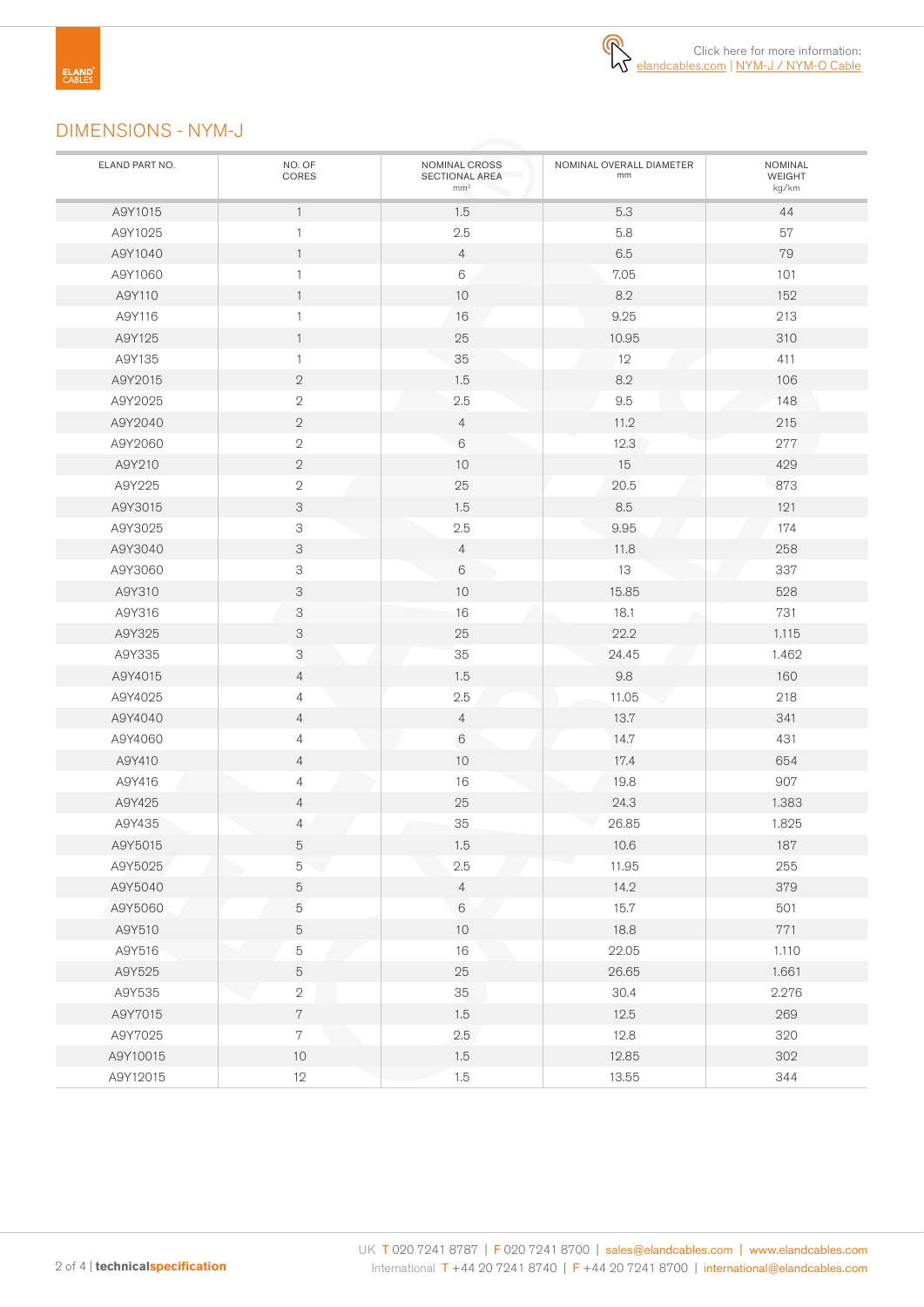

# DIMENSIONS - NYM-O

| ELAND PART NO. | NO. OF<br>CORES           | NOMINAL CROSS<br>SECTIONAL AREA<br>mm <sup>2</sup> | NOMINAL OVERALL DIAMETER<br>mm | NOMINAL<br>WEIGHT<br>kg/km |
|----------------|---------------------------|----------------------------------------------------|--------------------------------|----------------------------|
| A9Y1015-O      | $\overline{1}$            | 1.5                                                | 5.3                            | 44                         |
| A9Y1025-O      | $\mathbf{1}$              | 2.5                                                | 5.8                            | 57                         |
| A9Y1040-O      | $\overline{1}$            | $\overline{4}$                                     | $6.5\,$                        | 79                         |
| A9Y1060-O      | $\mathbf{1}$              | 6                                                  | 7.05                           | 101                        |
| A9Y110-0       | $\overline{1}$            | 10                                                 | 8.2                            | 152                        |
| A9Y116-0       | $\mathbf{1}$              | 16                                                 | 9.25                           | 213                        |
| A9Y125-O       | $\overline{1}$            | 25                                                 | 10.95                          | 310                        |
| A9Y135-O       | $\mathbf{1}$              | 35                                                 | 12                             | 411                        |
| A9Y2015-O      | $\mathbf{2}$              | 1.5                                                | 8.2                            | 106                        |
| A9Y2025-O      | $\sqrt{2}$                | 2.5                                                | 9.5                            | 148                        |
| A9Y2040-O      | $\mathbf{2}$              | $\overline{4}$                                     | 11.2                           | 215                        |
| A9Y2060-O      | $\sqrt{2}$                | 6                                                  | 12.3                           | 277                        |
| A9Y210-O       | $\mathbf{2}$              | 10 <sup>1</sup>                                    | 15                             | 429                        |
| A9Y225-0       | $\sqrt{2}$                | 25                                                 | 20.5                           | 873                        |
| A9Y3015-O      | 3                         | 1.5                                                | 8.5                            | 121                        |
| A9Y3025-O      | 3                         | 2.5                                                | 9.95                           | 174                        |
| A9Y3040-O      | 3                         | $\overline{4}$                                     | 11.8                           | 258                        |
| A9Y3060-O      | 3                         | 6                                                  | 13                             | 337                        |
| A9Y310-O       | 3                         | 10 <sup>°</sup>                                    | 15.85                          | 528                        |
| A9Y316-O       | $\ensuremath{\mathsf{3}}$ | 16                                                 | 18.1                           | 731                        |
| A9Y325-O       | 3                         | 25                                                 | 22.2                           | 1.115                      |
| A9Y335-0       | 3                         | 35                                                 | 24.45                          | 1.462                      |
| A9Y4015-0      | $\overline{4}$            | 1.5                                                | 9.8                            | 160                        |
| A9Y4025-O      | $\overline{4}$            | 2.5                                                | 11.05                          | 218                        |
| A9Y4040-0      | $\overline{4}$            | $\overline{4}$                                     | 13.7                           | 341                        |
| A9Y4060-O      | 4                         | 6                                                  | 14.7                           | 431                        |
| A9Y410-0       | $\overline{4}$            | 10 <sup>1</sup>                                    | 17.4                           | 654                        |
| A9Y416-0       | 4                         | 16                                                 | 19.8                           | 907                        |
| A9Y425-O       | $\overline{4}$            | 25                                                 | 24.3                           | 1.383                      |
| A9Y435-O       | $\overline{4}$            | 35                                                 | 26.85                          | 1.825                      |
| A9Y5015-O      | 5                         | 1.5                                                | 10.6                           | 187                        |
| A9Y5025-O      | 5                         | $2.5\,$                                            | 11.95                          | 255                        |
| A9Y5040-O      | $\mathbf 5$               | $\overline{4}$                                     | 14.2                           | 379                        |
| A9Y5060-O      | $\mathbf 5$               | $\,6\,$                                            | 15.7                           | 501                        |
| A9Y510-O       | $\mathbf 5$               | $10$                                               | 18.8                           | 771                        |
| A9Y516-O       | 5                         | $16\,$                                             | 22.05                          | 1.110                      |
| A9Y525-O       | $\mathbf 5$               | $25\,$                                             | 26.65                          | 1.661                      |
| A9Y535-O       | $\sqrt{2}$                | 35                                                 | 30.4                           | 2.276                      |
| A9Y7015-O      | $7\phantom{.}$            | 1.5                                                | 12.5                           | 269                        |
| A9Y7025-O      | $7\phantom{.}$            | 2.5                                                | 12.8                           | 320                        |
| A9Y10015-O     | $10$                      | 1.5                                                | 12.85                          | 302                        |
| A9Y12015-O     | 12                        | 1.5                                                | 13.55                          | 344                        |